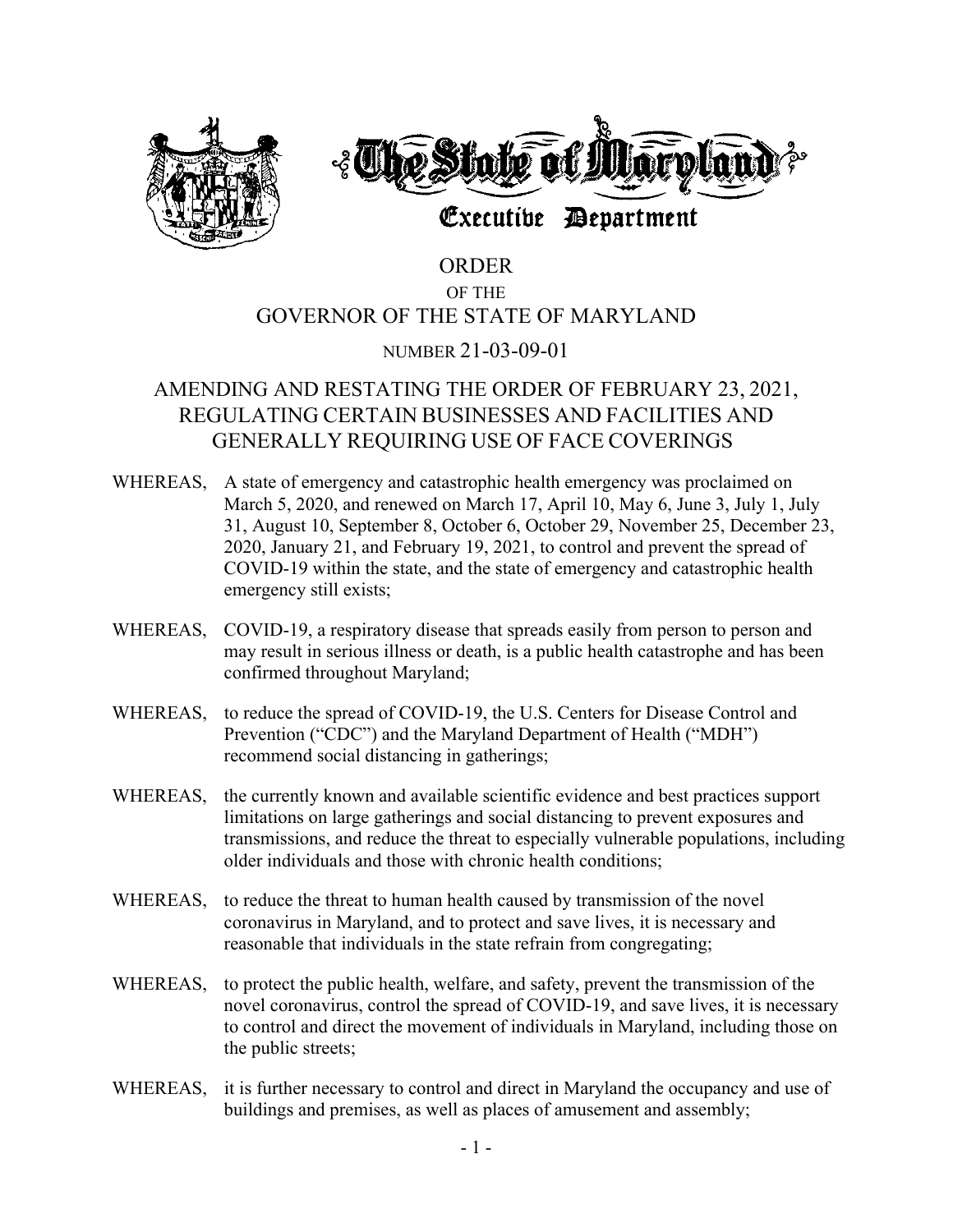- WHEREAS, the Coronavirus Recovery Team continues to advise on related public health and emergency management decisions;
- WHEREAS, the State has implemented measures to reduce community transmission rates of COVID-19;
- WHEREAS, he State is continuously expanding COVID-19 laboratory testing capacity and locations throughout Maryland, and has increased its disease-investigation capabilities by implementing operations to trace the contacts of up to 1,000 new cases per day;
- WHEREAS, the State has carefully monitored hospital capacity, and has worked with hospitals to ensure their surge capacity can accommodate Marylanders who may become ill;
- WHEREAS, the State is procuring necessary protective equipment to safeguard critical facilities and staff; and
- WHEREAS, the Coronavirus Recovery Team has advised that widespread use of Face Coverings is likely to help control the spread of COVID-19;
- NOW, THEREFORE, I, LAWRENCE J. HOGAN, JR., GOVERNOR OF THE STATE OF MARYLAND, BY VIRTUE OF THE AUTHORITY VESTED IN ME BY THE CONSTITUTION AND LAWS OF MARYLAND, INCLUDING BUT NOT LIMITED TO TITLE 14 OF THE PUBLIC SAFETY ARTICLE, AND IN AN EFFORT TO CONTROL AND PREVENT THE SPREAD OF COVID-19 WITHIN THE STATE, DO HEREBY ORDER:
	- I. Administrative Provisions.
		- a. The Order of the Governor of the State of Maryland, dated March 12, 2020, entitled "Prohibiting Large Gatherings and Events and Closing Senior Centers," as amended and restated on March 16, 2020, and further amended and restated on March 19, 2020 by Order Number 20-03-19-01, and further amended and restated on March 23, 2020 by Order Number 20-03-23-01, and further amended and restated on March 30, 2020 by Order Number 20-03-30-01, and further amended and restated on May 6, 2020 by Order Number 20-05-06-01, and further amended and restated on May 13, 2020 by Order Number 20-05-13-01, and further amended and restated on May 27, 2020 by Order Number 20-05-27-01, further amended and restated on June 3, 2020 by Order Number 20-06-03-01, further amended and restated on June 10, 2020 by Order Number 20-06-10-01, further amended and restated on July 29, 2020 by Order Number 20-07-29-01, further amended and restated on August 3, 2020 by Order Number 20-08-03-01, further amended and restated on September 1, 2020 by Order Number 20-09-01-01, and further amended and restated on September 18, 2020 by Order Number 20-09-18- 01, further amended and restated on September 28, 2020 by Order Number 20-09- 28-01, further amended and restated on October 16, 2020 by Order Number 20- 10-16-01, and further amended and restated on November 10, 2020 by Order Number 20-11-10-01, and further amended and restated on November 17, 2020 by Order Number 20-11-17-01, and further amended and restated on January 28,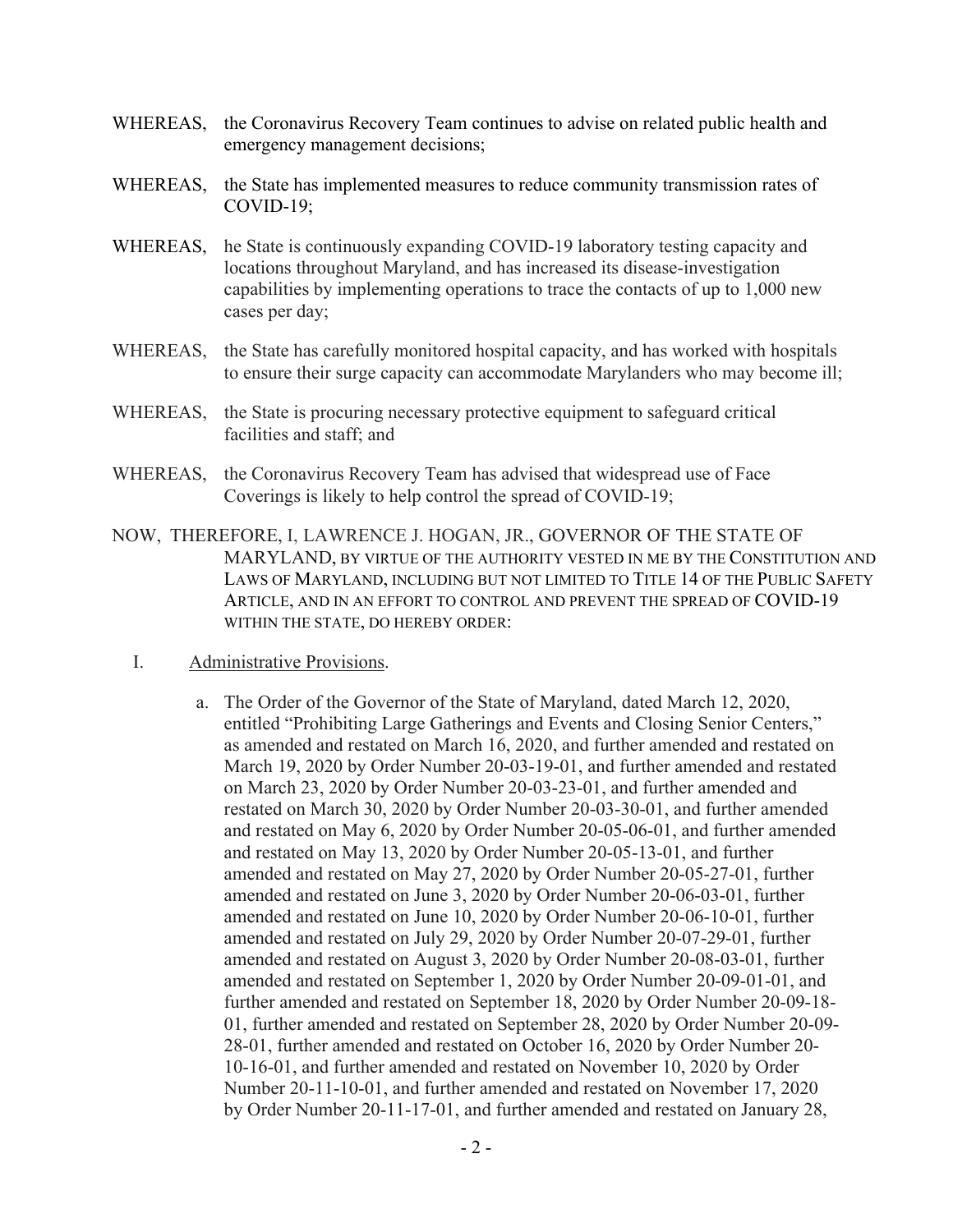2021 by Order Number 21-01-28-01, and further amended and restated on February 23, 2021 by Order Number 21-02-23-01, is further amended and restated in its entirety as set forth herein.

- b. The Secretary of Health is hereby authorized to issue directives under this Order ("Secretary's Directives"), as the Secretary of Health deems necessary to monitor, treat, prevent, reduce the spread of, and suppress COVID-19:
	- i. in relation to any activity occurring, or any business, organization, establishment, or facility operating in Maryland, which directives may consist of binding requirements and/or non-binding recommendations, and may include, without limitation, requirements pertaining to physical distancing, cleaning, disinfection, COVID-19 symptom screening, restrooms and other shared facilities, concessions, and/or ingress, egress, and movement of persons; and/or
	- ii. requiring individuals to remain indoors or to refrain from congregating, as necessary and reasonable to save lives or prevent exposure to COVID-19.
- c. Intentionally reserved.
- d. Subject to paragraph I.e below, if a political subdivision determines that doing so is necessary and reasonable to save lives or prevent exposure to COVID-19, the political subdivision is hereby authorized to issue orders that are more restrictive than this Order ("Local Orders"):
	- i. requiring any businesses, organizations, establishments, or facilities (except schools) to close or modify their operations; and/or
	- ii. requiring individuals to remain indoors or to refrain from congregating.
- e. Paragraph I.d above shall cease to be effective at 5:00 p.m. on March 12, 2021, at which time all Local Orders issued pursuant to paragraph I.d above shall become null and void.
- II. Definitions. As used herein, the following terms have the following meaning:
	- a. "Bars and Restaurants" means restaurants, bars, nightclubs, and other similar establishments that sell and/or serve food or beverages for consumption onpremises in Maryland.
	- b. "Convention and Banquet Facilities" means convention facilities, conference facilities, banquet and catering facilities, community halls, and Social Clubs, including without limitation, hotel ballrooms.
	- c. "Face Covering" means a covering that fully covers a person's nose and mouth and is secured to the person's head, including without limitation, scarves, bandanas, and plastic full-face shields.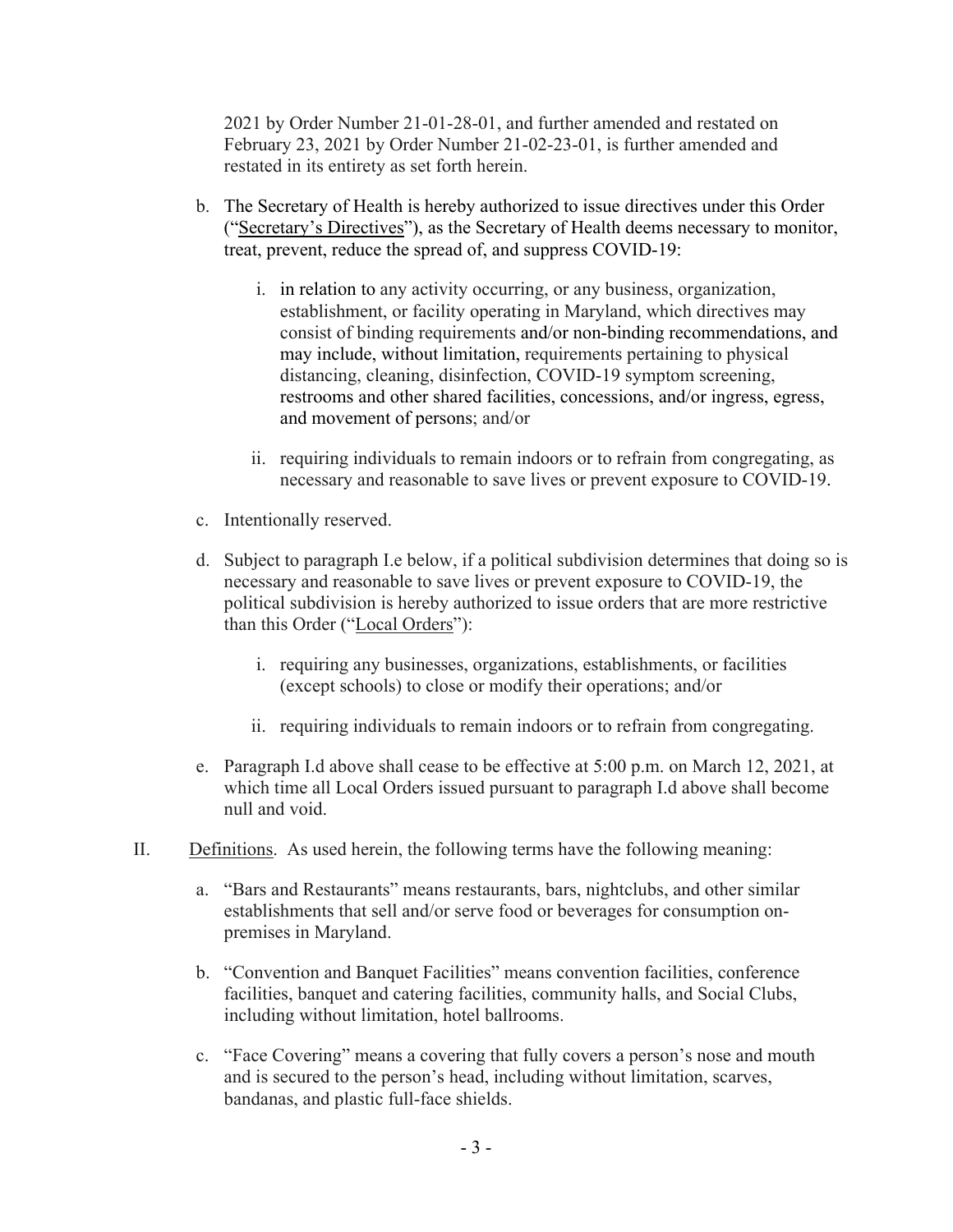- d. "Facility" means any Religious Facility, Retail Establishment, Foodservice Establishment, Fitness Center, Gaming Facility, Racing Facility, Indoor Recreation Establishment, Personal Services Establishment, Indoor Venue, or Outdoor Venue.
- e. "Fitness Center" means a fitness center, health club, health spa, gym, aquatic center, or self-defense school in Maryland.
- f. "Foodservice Establishment" means, interchangeably and collectively, (a) Bars and Restaurants; and (b) Convention and Banquet Facilities at which food or drink is served.
- g. "Gaming Facility" means each of (i) MGM National Harbor; (ii) Live! Casino & Hotel; (iii) Horseshoe Casino Baltimore; (iv) Hollywood Casino Perryville; (v) Ocean Downs Casino; (vi) Rocky Gap Casino Resort; and (vii) all simulcast betting facilities in Maryland, to the extent not otherwise included in the preceding clauses (i)-(vi).
- h. "Indoor Area" has the meaning provided in COMAR 10.19.04.02.B(9).
- i. "Indoor Recreation Establishment" means the following in Maryland: (i) bingo halls; (ii) bowling alleys; (iii) pool halls; (iv) roller and ice skating rinks; (v) Social Clubs; or (vi) Indoor Areas of any other establishments that are subject to the admission and amusement tax under Title 4 of the Tax-General Article of the Maryland Code.
- j. "Indoor Venue" means any indoor venue in Maryland at which live performances occur, motion pictures are shown, or sporting events occur (including, without limitation, major league, professional, minor league, semi-professional, amateur, recreational, motor sports, and collegiate sporting events).
- k. "Maximum Occupancy" means (i) the maximum occupancy load of a Facility under the applicable fire code, as set forth on a certificate issued for the Facility by a local fire code official; or (ii) if no such certificate has been issued for the Facility by the local fire code official, the maximum occupancy of the Facility pursuant to applicable laws, regulations, and permits.
- l. "Outdoor Venue" means any outdoor venue in Maryland at which (i) live performances occur, motion pictures are shown, or sporting events occur (including, without limitation, major league, professional, minor league, semiprofessional, amateur, recreational, motor sports, and collegiate sporting events), and (ii) entry is limited to ticketed customers; *provided, however*, that the term "Outdoor Venue" does not include golf courses and driving ranges, outdoor archery and shooting ranges, marinas and watercraft rental businesses, campgrounds, horse boarding and riding facilities, drive-in movie theaters, outdoor swimming pools, outdoor day camps, amusement parks, tour boats, miniature golf establishments, and go-kart tracks.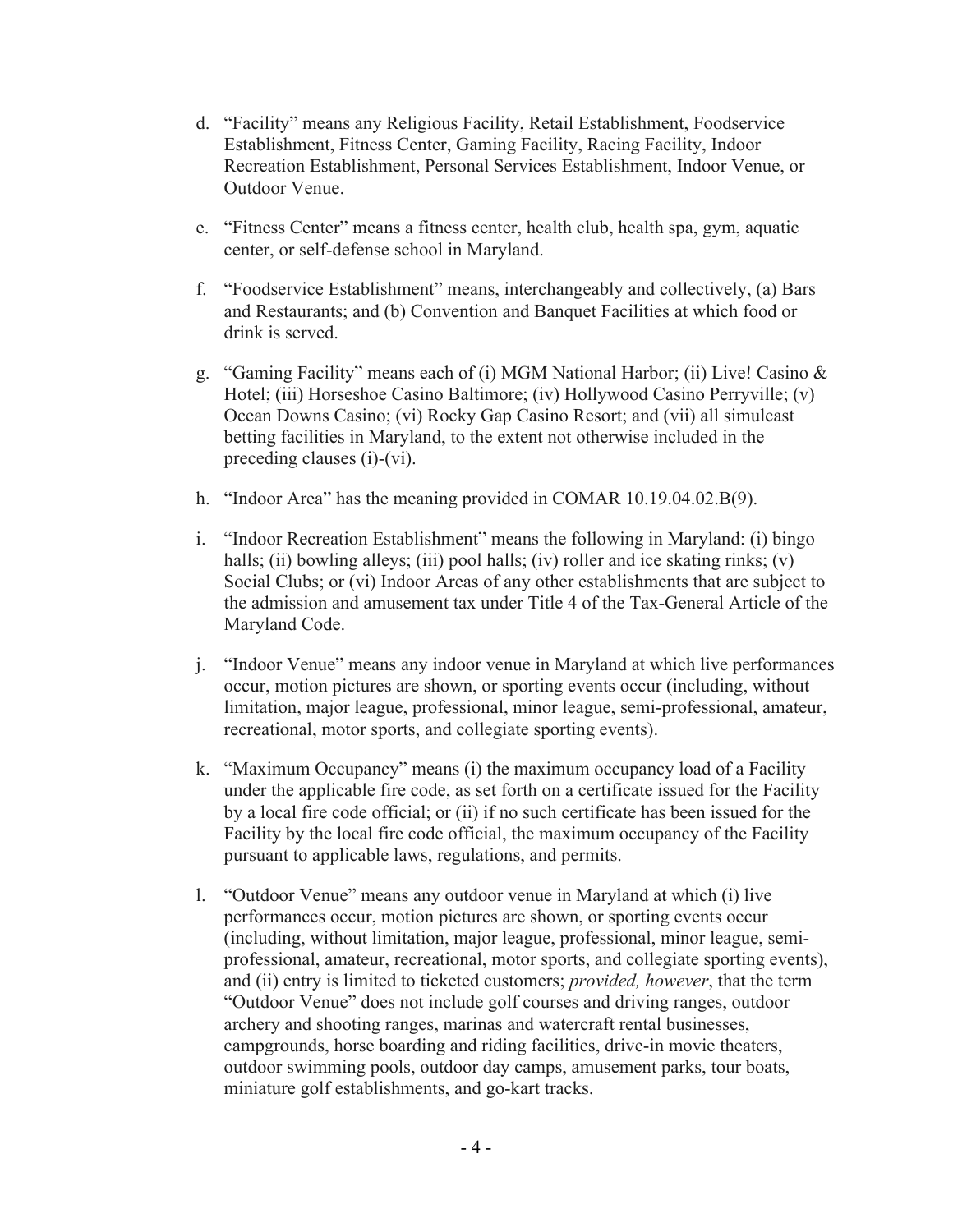- m. "Personal Services Establishment" means the following in Maryland: (i) beauty salons; (ii) barber shops; (iii) tattoo parlors; (iv) tanning salons; (v) massage parlors; or (vi) establishments that provide esthetic services or nail technician services (as described in Title 5 of the Business Occupations Article of the Maryland Code).
- n. "Public Transportation" means shared-ride surface transportation services that are open to the general public, including without limitation, taxi services, ride-sharing services, car services, transit services provided by any other unit of the State or any political subdivision, and all related stations and platforms. Examples of Public Transportation include, but are not limited to MTA bus service, MARC train service, Light Rail train service, MTA Metro subway service, and Mobility and Paratransit services.
- o. "Racing Facility" means each of (i) Laurel Park; (ii) Pimlico Race Course; (iii) Timonium Race Course; (iv) Fair Hill Races; (v) Rosecroft Raceway; (vi) Ocean Downs.
- p. "Religious Facility" means a church, synagogue, mosque, temple, or other similar religious facility of any faith in Maryland.
- q. "Retail Establishment" means a retail business, establishment, organization, or facility in Maryland.
- r. "School" means a public or private elementary or secondary school.
- s. "School Bus" means a conveyance used to transport students to or from a School.
- t. "Social Club" means any social and fraternal club in Maryland (including without limitation, American Legion posts, VFW posts, and Elks Clubs).

#### III. Occupancy and Operating Requirements.

- a. *Occupancy Limits Lifted*.
	- i. Until 5:00 p.m. on March 12, 2021, the total number of persons permitted in each of the following Facilities at any one time shall not exceed 50% of that Facility's Maximum Occupancy:
		- 1. Religious Facilities;
		- 2. Retail Establishments;
		- 3. Personal Services Establishments;
		- 4. Indoor Recreation Establishments;
		- 5. Bars and Restaurants;
		- 6. Fitness Centers;
		- 7. Gaming Facilities; and
		- 8. Racing Facilities.
	- ii. Paragraph III.a.i shall cease to be effective at 5:00 p.m. on March 12, 2021.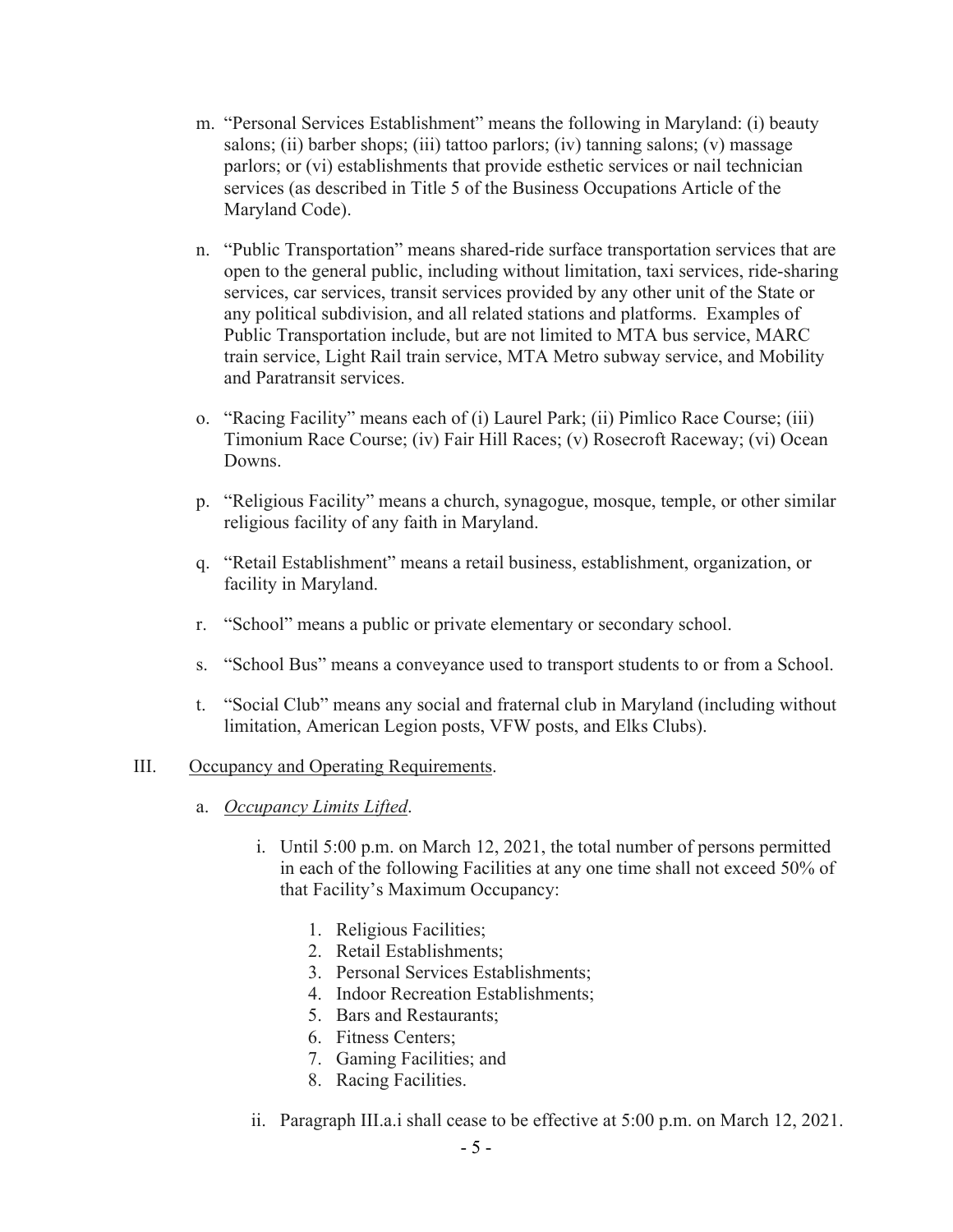- b. *50% Occupancy Limit*. The total number of persons permitted in each of the following Facilities at any one time shall not exceed 50% of that Facility's Maximum Occupancy:
	- i. Convention and Banquet Facilities;
	- ii. Indoor Venues; and
	- iii. Outdoor Venues.
- c. *Senior Centers*. All senior citizen activities centers (as defined in Section 10- 501(i) of the Human Services Article of the Maryland Code) shall remain closed.
- d. *Certain Operating Requirements*.
	- i. Foodservice Establishments shall not serve customers who are not seated.
	- ii. All persons in Maryland shall comply with:
		- 1. applicable Secretary's Directives; and
		- 2. orders issued by the health officer for the county in which the business, organization, establishment, or facility is located (or, in the case of a business, organization, establishment, or facility located in Baltimore City, the Commissioner of Health for Baltimore City) pursuant to the Order of the Governor of the State of Maryland Number 20-04-05-02, dated April 5, 2020, entitled "Delegating Authority to Local Officials to Control and Close Unsafe Facilities", as it may be amended from time to time.

#### IV. Face Coverings.

- a. *Requirement to Wear Face Coverings*.
	- i. Except as provided in paragraph IV.b, all persons in Maryland over the age of five (5) years old are required to wear a Face Covering when they are:
		- 1. in or on any Public Transportation or School Bus;
		- 2. indoors at any location where members of the public are generally permitted, including without limitation, Religious Facilities, Retail Establishments, Foodservice Establishments, Fitness Centers, Gaming Facilities, the Indoor Areas of Racing Facilities, Indoor Recreation Establishments, Personal Services Establishments, and Indoor Venues;
		- 3. at any Outdoor Venue;
		- 4. outdoors at any location other than an Outdoor Venue, and are unable to consistently maintain at least six feet of distance from individuals who are not members of their household;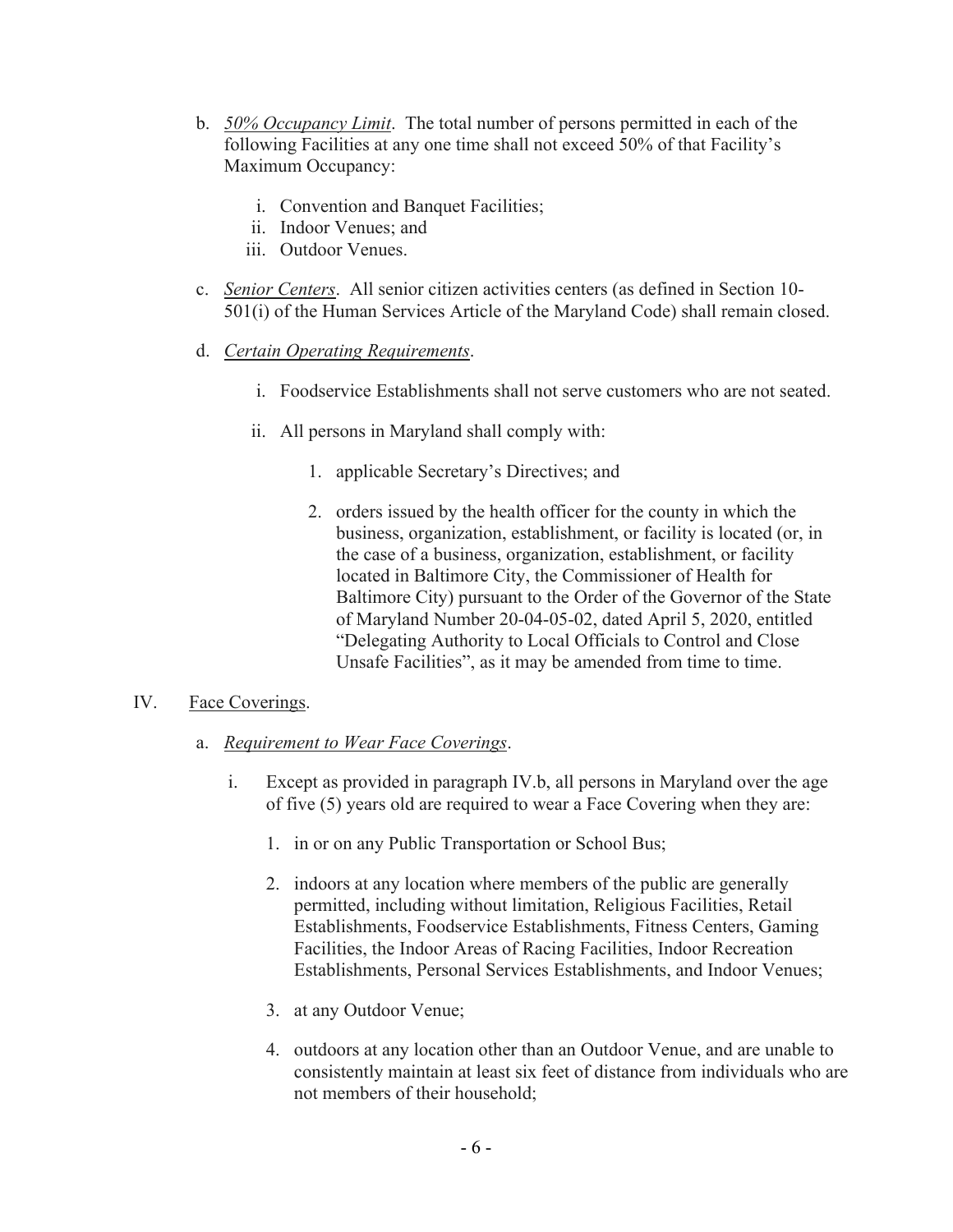- 5. obtaining healthcare services, including without limitation, in offices of physicians and dentists, hospitals, pharmacies, and laboratories;
- 6. engaged in work in any area where:
	- a. interaction with others is likely, including without limitation, in shared areas of commercial offices; or
	- b. food is prepared or packaged; and
- 7. indoors in any portion of a School where interaction with others is likely, including without limitation, classrooms, hallways, cafeterias, auditoriums, and gymnasiums.
- ii. Single-use Face Coverings shall be properly discarded in trash receptacles. It is recommended that all reusable Face Coverings be cleaned frequently (at least once per day).
- b. *Exceptions*. Paragraph IV.a.i does not require persons to wear Face Coverings:
	- i. if, due to a bona fide disability or medical condition, it would be unsafe for the person to do so;
	- ii. to the extent wearing a Face Covering would impede communication by or with persons who have a hearing impairment or other disability, where the ability to see the mouth is essential for communication;
	- iii. if wearing a Face Covering would subject the person to an unsafe working condition, as determined by federal, state, or local occupational safety regulators or workplace safety guidelines;
	- iv. to the extent wearing a Face Covering would make it impossible to receive services requiring access to the face, mouth, or head, including without limitation, dental care, shaving, and facial treatments;
	- v. while consuming food or beverages;
	- vi. while swimming or engaging in other physical activities where the use of a Face Covering is likely to pose a bona fide safety risk;
	- vii. while operating any Public Transportation conveyance, provided that the person is (1) the sole operator of the conveyance, and (2) located in a separate compartment that is off-limits to riders; or
	- viii. to the extent it is necessary to observe the person's entire face to verify such person's identity for bona fide security purposes.
- V. General Provisions.
	- a. Each law enforcement officer of the State or a political subdivision shall execute